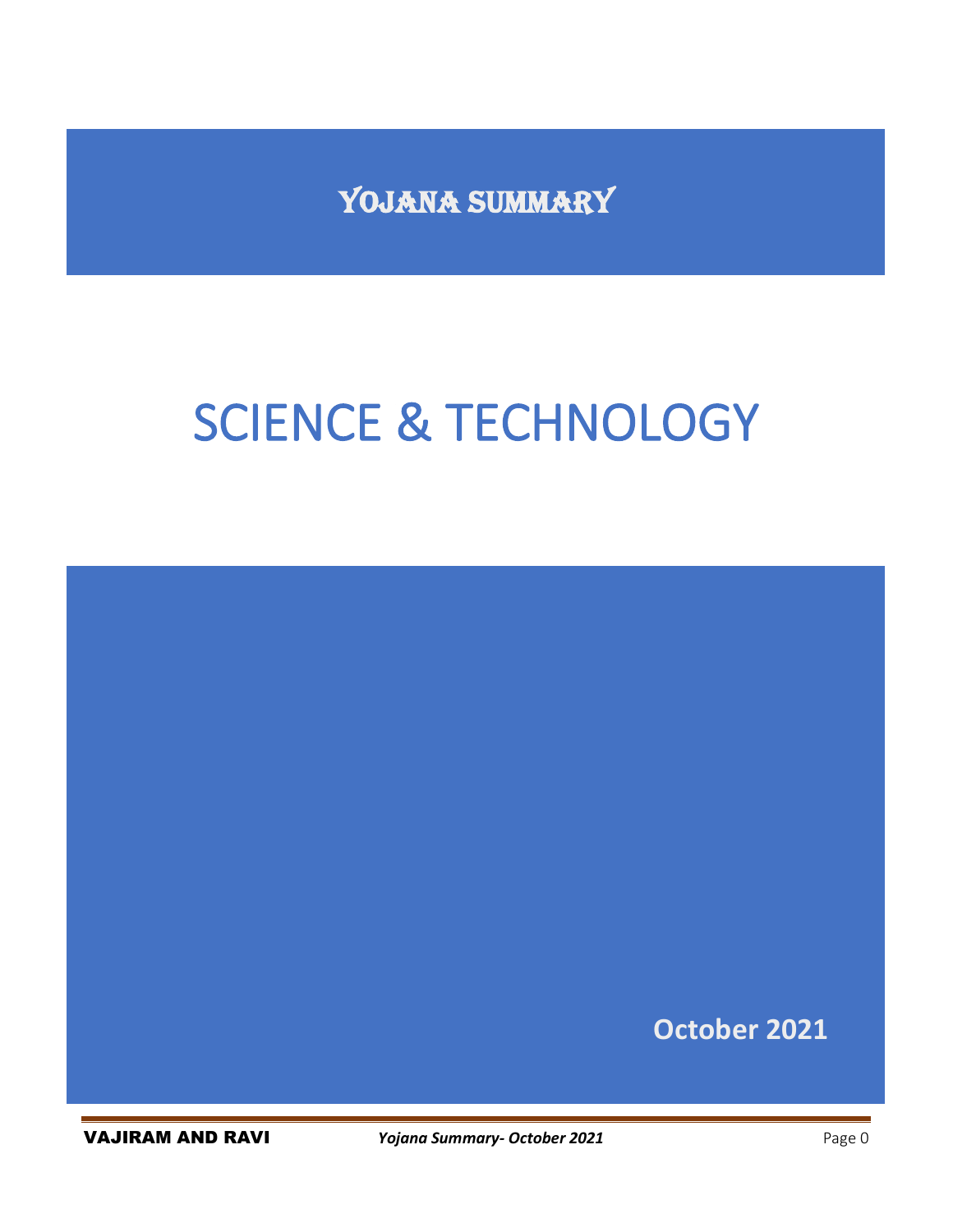## I VAJIRAM & RAVI  $\blacksquare$ **INDIA IN SPACE**

#### **Reforms In Space Sector Aimed At Boosting Private Sector Participation**

- **Indian National Space Promotion and Authorization Centre** (IN-SPACe) has been created to provide a level playing field for private companies to use Indian Space infrastructure.
- The Public Sector Enterprise '**New Space India Limited** (NSIL)' will endeavour to re-orient space activities from a 'supply driven' model to a 'demand driven' model.
- These reforms will allow ISRO to focus more on research and development activities, new technologies, exploration missions, and human spaceflight programme.

#### **Origin & Evolution of Space Activities in India:**

- **Indian National Committee for Space Research** (INCOSPAR) was set up in 1962 under the Department of Atomic Energy.
- **Indian Space Research Organisation** (ISRO) was established in August 1969, in place of INCOSPAR.
- Now, ISRO has become one of the six largest space agencies in the world.

## **COMBATING COVID-19**

India's population, the presence of population-dense areas, diversity and the status of its healthcare system presented manifold challenges to India's fight against Covid-19.

#### **Steps Taken to Combat Covid-19**

- Soon after the WHO declared Covid-19 a pandemic, the first **interministerial committee** chaired by Dr V K Paul (member NITI Aayoga) met to review India's preparedness to the crisis.
- Major decisions taken by the committee included:
	- $\checkmark$  Creating web portal, contact tracing app, handbook and laboratory manual for training of RT-PCR testing
	- $\checkmark$  Standardise specifications for PPE kit
	- ✓ IT support for Covid-19 management

## • India was amongst the earliest in the world, even ahead of WHO, to issue advisory on mask usage for curbing the spread of virus.

- PMO constituted the **Vaccine Task Force** (VTF) for focused R&D of Corona Vaccine.
- VTF strategy was based on six major pillars
	- 1. Vaccine Development
	- 2. PPE and Ventilators
	- 3. Testing, Tracking, and Diagnostics
	- 4. Therapeutics and drugs
	- 5. Surveillance: Seroprevalence and genome sequencing
	- 6. Regulation and regulatory support

#### **Covid-19 Response: Timeline**

- 30 January 2020 it was declared Public health emergency of international concern
- 11 March 2020 WHO declared Covid-19 a pandemic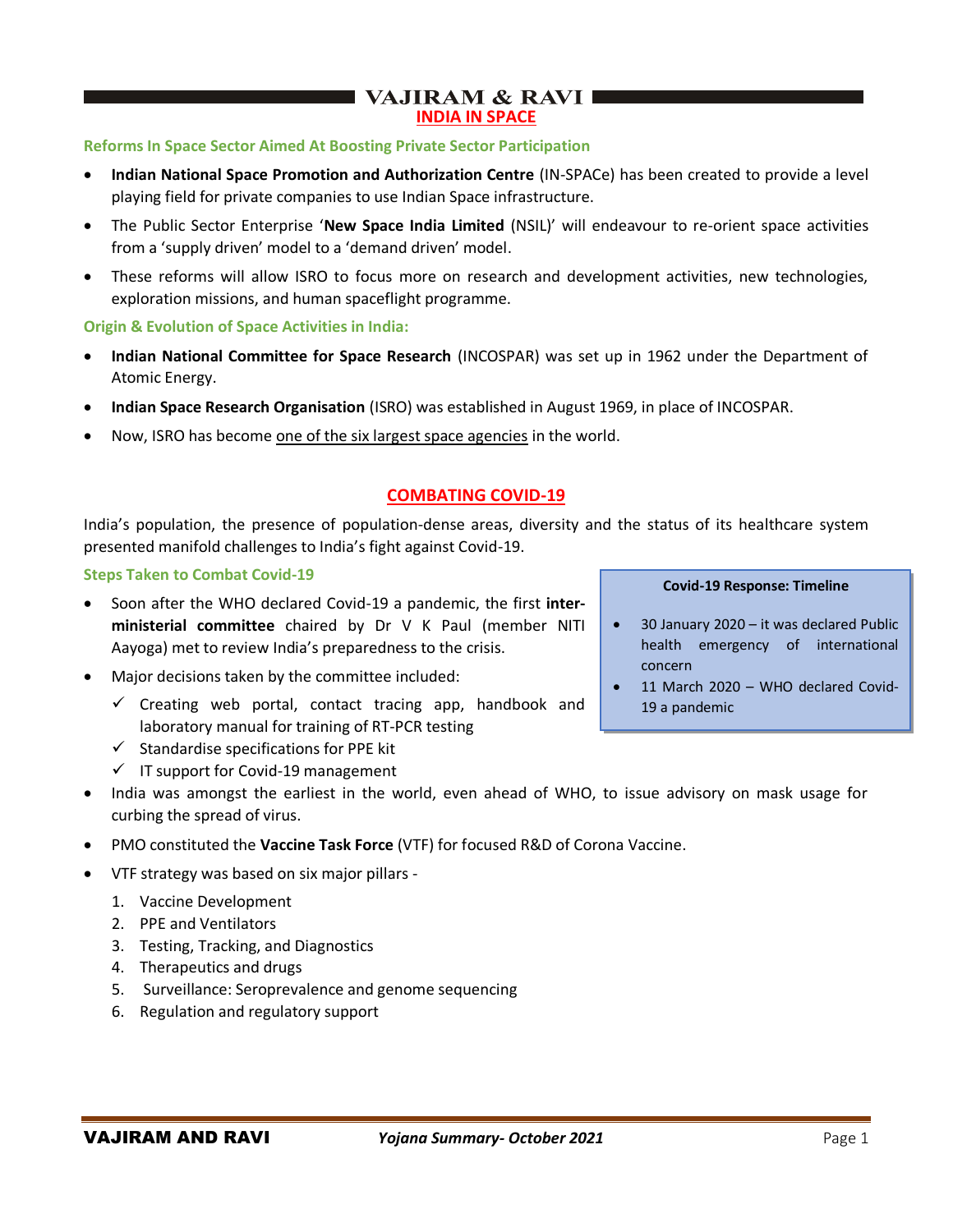# **THE VAJIRAM & RAVI III**

#### **Vaccine Development**

- The first week of January 2021 saw the Emergency Use Authorization (EUA) accorded to two Indian vaccines: **Covishield** from the Serum Institute of India; **Covaxin** from Bharat Biotech
- These vaccines being available in record time, nine months from the declaration of the pandemic, is a testimony to the capacity of the Indian vaccine industry
- In August 2021, third vaccine from India- **DNA vaccine candidate ZyCoV-D**, from Zydus Cadila got approval.
- Today, about 50% of India has been vaccinated for the first dose, a total of 63.07 crore persons, 8.2% of the total world population, which is unparalleled.

## **Personnel Protection Equipment (PPE) and Ventilators**

- India also moved rapidly from an acute shortage of masks and PPEs to becoming an exporter of quality PPEs. Organisations like DRDO, SITRA played an important role in this.
- The Ventilator Project is a validation of the coming of age of India's startup ecosystem.

## **Surveillance: Seroprevalence and Genome Sequencing**

- The VTF recognised the importance of serosurvey very early into the pandemic and recommended the drawing out of a national plan for serosurvey.
- The need for a common platform for harmonised protocols for virus surveillance, genome sequencing, and characterisation was reiterated by the VTF.
- o Hence, the **Indian SARS-CoV-2 Genomic Consortium** (INSACOG) was established.

## **Regulation and Regulatory Support**

- Through a notification, Government allowed the industries to stockpile vaccines after approval of phase I of the clinical trials.
- **Fast track clearances were facilitated**, with a recognition that regulatory processes needed an overhaul.

#### **Challenges**

- The onslaught of the pandemic also revealed the gaps in our preparedness. India was unprepared for participation in global trials due to lack of identified clinical trials sites.
- The pandemic saw **underpowered clinical trials** being carried out in India.

#### **Way Forward:**

- Govt must support and partner with the industries in Vaccine development Phase 3 clinical trials.
- It should **set up testing and certification labs** like Central Drugs Laboratory, Kasauli, in other parts of India. This has now been done.
- The procurement system **needs to be favourable for indigenously developed products**.
- Internationally easy-to-use tests are now emerging in the market. Therefore, India should seize this opportunity, and apply for international certification and clearance for global markets.

#### **Conclusion:**

The success of Indian vaccine development during the Covid-19 pandemic will go down in history as a self-reliant India that came together with an unprecedented political will and governance to develop and deploy the vaccine in record time, with equity and equal access.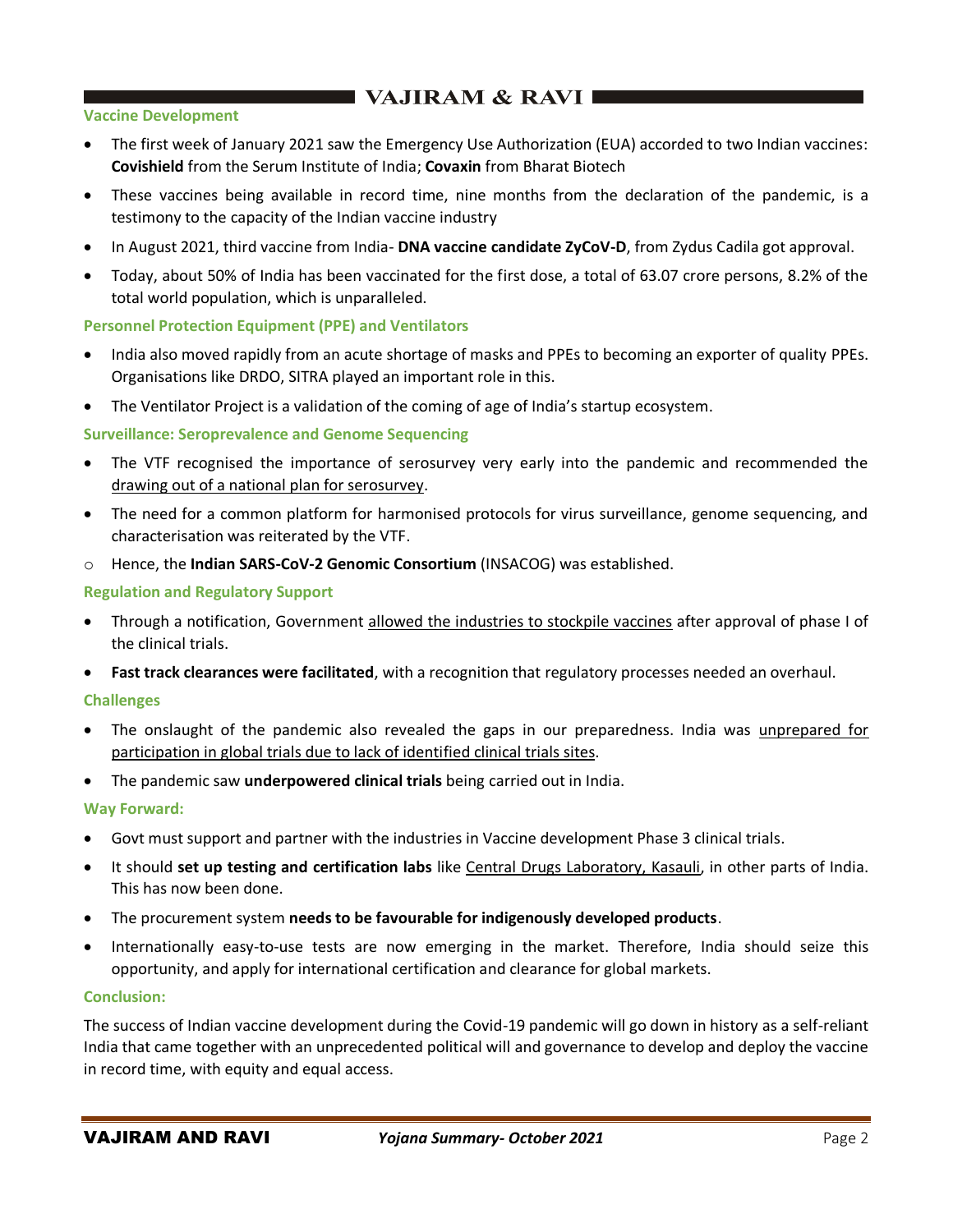# $\blacksquare$  VAJIRAM & RAVI  $\blacksquare$

#### **The Fit India Mobile App**

- Through this App, citizens can assess their fitness parameters through a series of simple tests and further get ways for the improvement of fitness on regular basis.
- It was launched in 2019 with the vision of making India a fit and healthy nation.
- Later, on the occasion of its first anniversary, the age-appropriate fitness protocols for the three age groups – 5-18 yrs; 18-65 yrs; 65+ years' was developed.
- Now, the Fit India App is launched.

## **ENERGY SECURITY: NUCLEAR POWER**

- India is one of the world's largest energy consumers and currently relies on importing fuels to a significant extent.
- The **major fuel in India's energy mix is coal (55%).** Nuclear energy makes up about 3%, and renewable energy sources about 20%.

#### **Importance of Nuclear Energy for India**

- India plans to maintain economic growth of 8% annually, which implies that electricity demand will grow proportionately.
- India as an emerging country will have to find a middle ground between economic development and environmental sustainability, which **requires it to change its energy mix**.
- Nuclear energy is considered by many as being the only source of energy suitable to support continuous industrialisation and urbanisation.
- Keeping this in mind, India embarked on its commercial nuclear power production in 1969 with the commissioning of **two boiling water**
- **reactors (BWR) of 210 MWe capacities each**.

#### **Nuclear Power Programme**

- India's nuclear power programme was **conceived to be a closed fuel cycle**, to be achieved in three sequential stages.
- These stages feed into each other in such a way that the spent fuel generated from one stage of the cycle is reprocessed and used in the next.
- It was designed to **breed fuel and to minimise the generation of nuclear waste**.



• The ultimate objective is to **utilise the country's vast reserves of thorium-232**. India has the world's thirdlargest reserves of thorium.

 Thorium, however, cannot be used as a fuel in its natural state. It needs to be converted into its usable "fissile" form after a series of reactions.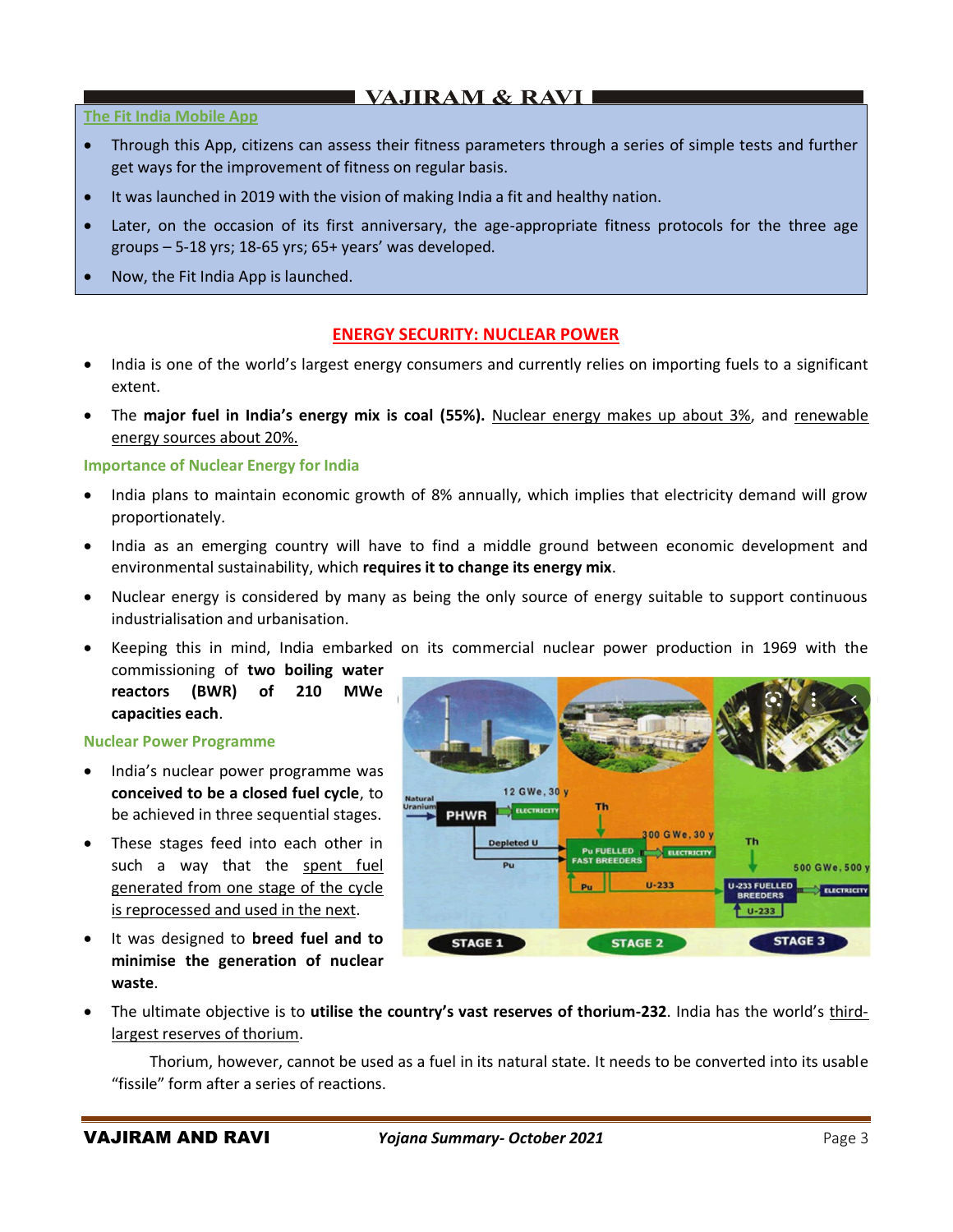# I VAJIRAM & RAVI I

- Hence, to eventually produce nuclear power from its thorium reserves, three-stage nuclear programme was envisioned.
- **First stage** Pressurised Heavy Water Reactors (PHWRs) will be used to produce energy from natural uranium. Besides producing energy, it will produce fissile plutonium (Pu)-239.
- **Second stage** It involves using the indigenous Fast Breeder Reactor technology fuelled by Pu-239 to produce energy and more of Pu-239.
- By the end of the second stage of the cycle, the reactor would have produced more fissile material than it would have consumed, thus earning the name "Breeder."
- **Third stage** It would involve the use of Pu-239 recovered from the second stage, in combination with thorium-232, to produce energy and U-233 — another fissile material — using Thermal Breeders. **This production of U-233 from thorium-232 would complete the cycle**.

#### **Nuclear Reactors in India**

- **Nuclear Power Corporation of India Ltd** is the public sector enterprise, under the Department of Atomic Energy, entrusted with the task of nuclear power generation in the country.
- Currently, there are 22 operational nuclear reactors in India with a total installed capacity of 6780 Mwe. These are:
	- $\circ$  Tarapur 1 & 2 (BWR) 2X160 MW; Rajasthan 1 to 6 (PHWR) 100 + 200 + 4X220 MW
	- $\circ$  Madras 1 & 2 (PHWR) 2X220 MW; Kudankulam 1 & 2 (PWR) 2X1000 MW
	- $\circ$  Narora 1 & 2 (PHWR) 2X220 MW; Tarapur 3 & 4 (PHWR) 2X540 MW
	- $\circ$  Kaiga 1 to 4 ((PHWR) 4X220 MW; Kakrapar 1 & 2 (PHWR) 2X220 MW
- Besides, Kakrapar Unit-3, the first reactor in the 700 MWe PHWR series, has been commissioned in July 2020.
- In addition, 10 nuclear power reactors with a total of 8000 MW capacity are under construction.
- This includes a 500 MWe Prototype Fast Breeder Reactor (PFBR) of the second stage of the nuclear power Programme. It is being constructed by **Bharatiya Nabhikiya Vidyut Nigam Limited** (BHAVINI).
- On progressive completion of the projects under construction and accorded sanction, **India's nuclear power capacity is expected to reach 22480 MW by the year 2031**.

#### **Relevance of Nuclear Energy**

- **Economic and Strategic Vulnerability** Currently, India draws nearly 63 per cent of its total energy generation from thermal sources.
	- $\circ$  Of this, nearly 55 per cent is met from coal and the rest from gas, with a minuscule amount from oilfired plants.
	- $\circ$  India imports a significant part of its fossil fuels which raises economic and strategic vulnerabilities.
- **Environment friendly** India's per capita carbon emissions stand at 1-1.2 tons, compared to 20 tons per capita of the US. If a growing Indian economy continues to rely on coal, carbon emissions are bound to rise.
- **Limitations of Renewable Energy** solar and wind energy generation is **land-intensive**. Solar plants carry a dependence on imported technology.

 Another solar and wind power generation related handicap is in energy storage, which makes them unsuitable as a baseload source of electricity.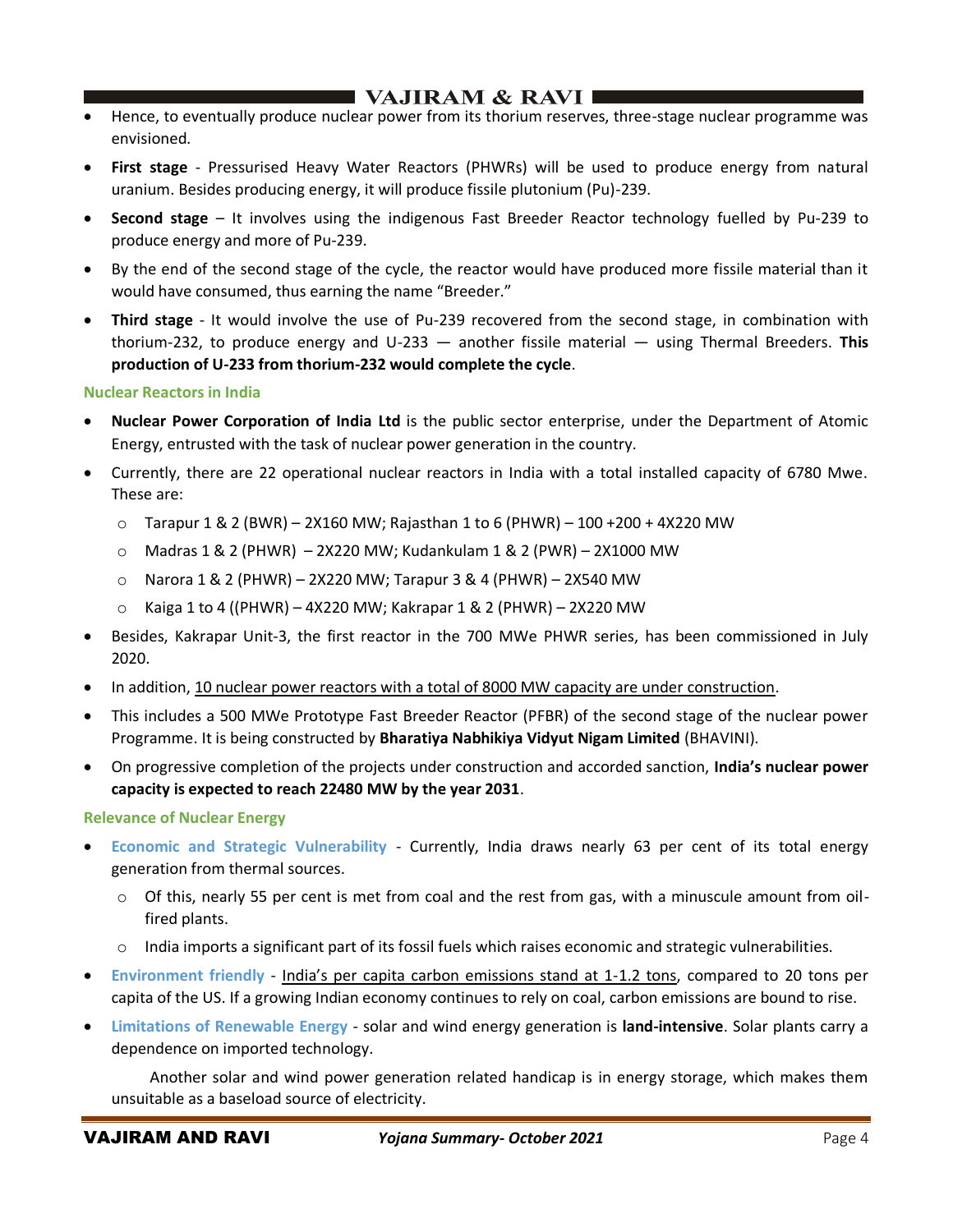# VAJIRAM & RAVI

#### **Conclusion**

- India is the third-largest producer of electricity in the world. Yet, at 1181 kWh in 2018-19, the per capita electricity consumption is low (Canada - 17179 kWh, 13338 kWh in the US).
- India needs to scale up electricity production to assure a reasonable quality of life for citizens.
- **Such requirements make the choice for India, not between nuclear and renewable, but to include all available sources**.

#### **THE HIMALAYAN FLOODS**

The Himalayas are drained by the rivers Indus (west) and the Brahmaputra (east). The Ganga River system largely drains the central part of the Himalayas.

#### **Himalayas: Prone to Disasters**

- Over the last few decades, urbanisation has led to a dramatic increase in the population living in the mountain belt.
- Rise in atmospheric temperature further increases the available atmospheric energy and total precipitation, which in combination with mountain fragility and the growing urban centers is a perfect condition for disasters.
- o E.g. The 2010 floods of Leh, 2013 Kedarnath floods, and 2021 Rishiganga floods.
- The reports of inter-governmental panel on climate change (IPCC-2019) indicate an overall **increase in the frequency of high-intensity rainfall events** in the Himalayas.

#### **The Himalayas & Flood**

• The Himalayan Mountain belt, tectonically, is divisible into from north and south: the Indus Suture Zone (ISZ) of Ladakh; the Tethyan Himalaya; the Higher Himalayan Crystalline zone; the Lesser Himalaya; and the Siwalik of outer Himalaya.

#### **The Indus Suture Zone (ISZ) of Ladakh**

- The ISZ lies in the **rain shadow zone of the Indian Summer Monsoon (ISM)**, where the scanty rainfall occurs mostly under the influence of westerlies.
- The area is devoid of vegetation and due to extreme temperatures, physical weathering of rocks occurs that forms a thick debris mantle on hill slopes.
- This debris mantle during excessive snow melting and rainstorm events, fail and block small and large streams that breach subsequently to create floods.

#### **The Tethyan Himalaya**

• This belt also behaves in a similar manner even though it lies at the northern fringe of ISM and receives a slightly higher amount of rainfall as compared to ISZ.

#### **The Higher Himalayan Crystalline zone**

• The higher Himalayan Crystalline zone receives full spectrum of ISM rainfall. This zone is characterized by steep hill slopes and deep gorges with high gradient drainage systems.

#### **The Lesser Himalaya and Outer Siwalik**

• The Lesser Himalaya and outer Siwalik Himalaya are gentler and also receive a high amount of ISM rainfall.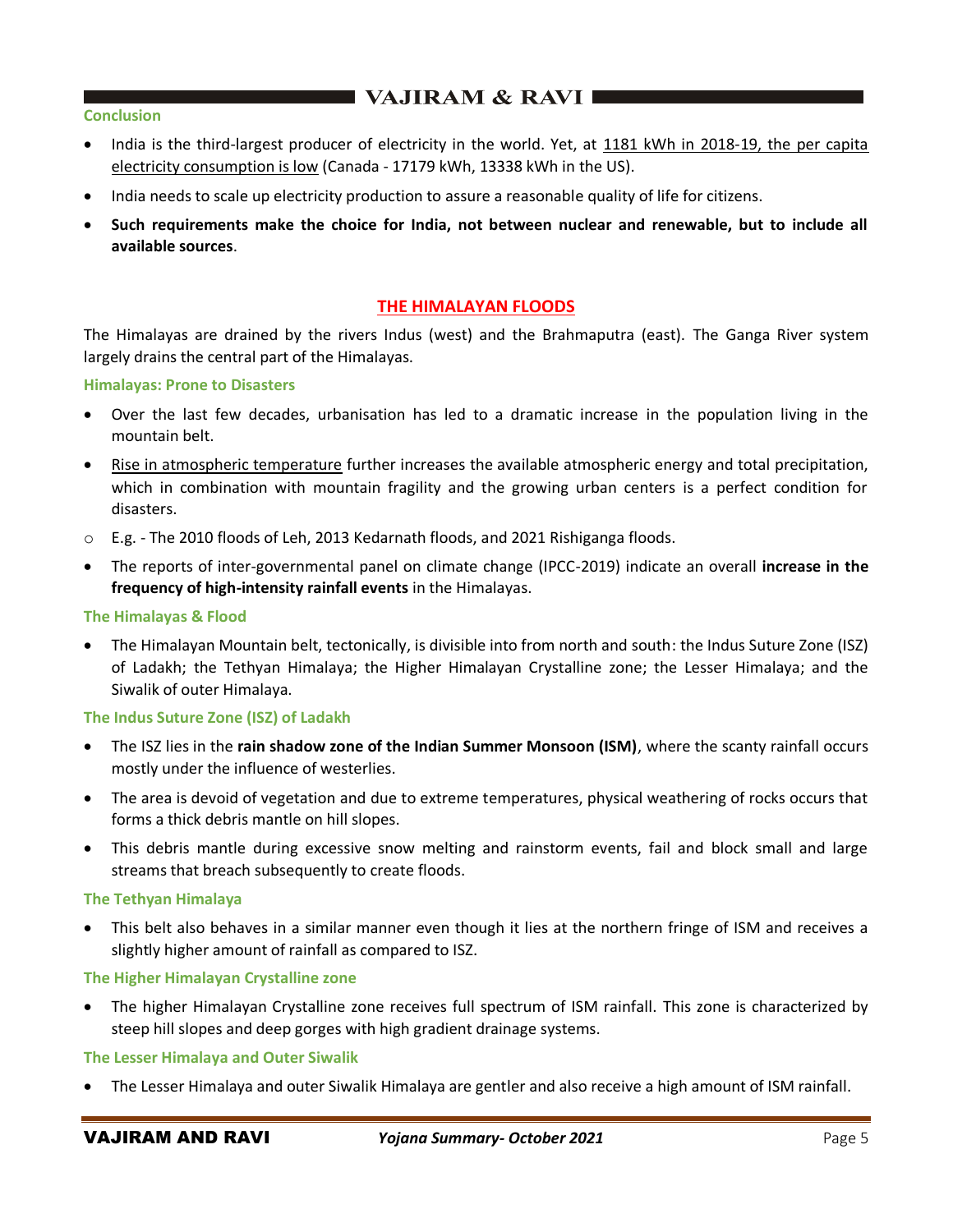# $\blacksquare$  VAJIRAM & RAVI  $\blacksquare$

- The headwaters of the rivers like Indus, the Ganga, and the rivers draining the central Himalayan ranges lie in rain deficient arid zones where extreme rainfall events can potentially create glacial/moraine-dammed lake outbursts, and massive snowmelt, leading to a flood.
- However, the headwater of the Brahmaputra, due to different orography and elevation receives less rainfall and downstream catchment receives higher rainfall.

 These constraining characteristics between the two systems create floods that have discharges of different magnitude.

- Therefore, flood magnitude in the Himalayas is controlled by **geology, orography and rainfall distribution**.
	- $\circ$  In general, the large floods in Himalayas are caused by intense rainfall events, landslide dammed lake outbursts, glacial dammed Lake outbursts, cloud bursts.
	- $\circ$  However, the magnitude of flood is a function of overall geology, orography, catchment-wide distribution of lakes, landslide zone, and rainfall.

#### **Few Examples**

- The **2013 Kedarnath incident** in the Garhwal Himalayas Widespread rainfall in combination of a breach of a moraine-dammed lake in the Chaurabari glacial region was responsible.
- **Landslide activity** that generally occurs during monsoon or an earthquake may potentially dam small channels for a longer duration. **These dams may breach and cause floods in the downstream regions.** E.g., breach of Gohna Tal of Birahi Ganga in 1970.

## **Flood Mapping**

- Mapping of floods has four elements: (i) vertical rise in river level, (ii) rate of rising of flood, (iii) flow velocity, and (iv) lateral inundation of flood plains.
- Flood mapping is normally done at river gauging stations which are equipped with state-of-the-art Internet of Things (IoT) and radars to quickly transmit the data to remote locations and flood management centres.

Radars can help in tacking the locations of intense rainfalls and the temporal evolution of the storm.

- The **lateral extent of flood inundation** can be mapped using **satellite images and LiDAR (Light Detection and Ranging) data**.
- The **flood velocities** are generally measured using current meters, acoustic Doppler current profilers, tracers, and floaters.

 The most precise would be Doppler current profiler as it can measure flow velocity at different depths and can average out the turbulence.

- Sediment load of floodwaters can be measured by sediment monitoring gauges or sensors equipped with Laser In-Situ Scattering or by physically sampling during the time of the flood.
- **Satellite data** can also help in getting generalised ideas on sediment load.

## **Reducing Flood Vulnerability in the Himalayas**

- Proper understanding of the orography of the Himalayas and how past flood events have interacted with it and what were the damage patterns can help in preparing the **damage predictive models of the Himalayas**.
- The foremost towards this is **monitoring at various level**s like installing a dense network of flood gauging systems and Radar in various drainage basins in the Himalayas, channelling all the real-time data to flood management centres using IoT.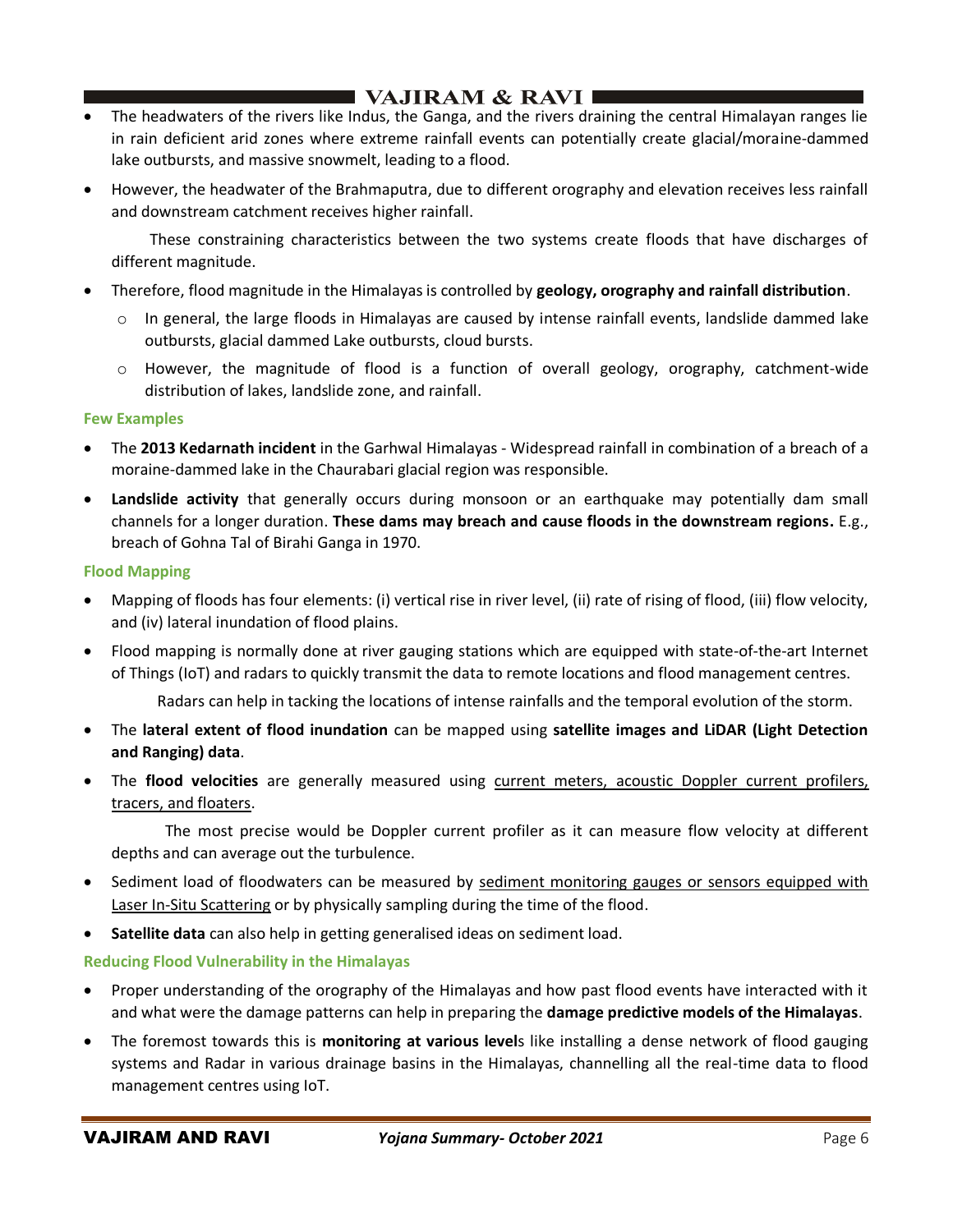# I VAJIRAM & RAVI I

- **Landslide and glacial lake monitoring systems** should be in place and be linked to flood management centres via IoT.
- The combination of data on flood levels, flood hydrographs, and lateral inundation can be used to manage the floods and minimise the destruction.
- The **inundation maps** combined with maps of social infrastructure, should be analysed on GIS platforms and Artificial Intelligence (AI) using long time series of datasets. It will provide predictive models of flood events and damage patterns.

## **GEOMAGNETISM: APPLICATIONS**

The very survival of all the life forms on earth is interminably related to the existence of this geomagnetic field. It has many social applications and has potential to impact all of humanity.

## **Indian Institute of Geomagnetism (IIG)**

- IIG was established as an institution to conduct research in the field of geomagnetism. The research areas covered by IIG ranges from exploration of the interior of the earth to understanding the vast dynamics of sun.
- IIG was given a separate and independent mandate in 1971. The year **2021 marks the golden jubilee of the foundation of IIG**.

## **Application of Geomagnetism**

- **1. Providing information regarding the regional geology and tectonic framework**
- The magnetic minerals embedded in crustal rocks are harnessed to understand the regional deformities and structural framework of the continental and oceanic realm.
- The mineralised zones and geo-tectonic fault categorisation become easier with remotely sensed magnetic data.
- Hence, this field can give information regarding the regional geology (natural resources) and tectonic framework of India (faults, lineaments, weak planes).
- **2. Understanding climate changes and environmental fluctuations**
- Magnetic minerals are quite stable in the unchanging physico-chemical domain but are quite sensitive to the changes in those circumstances.
- They alter themselves to maintain equilibrium with the surrounding. Degree and phase change in magnetic minerology can be associated with a climatic or environmental process.
- **3. Information about continental migration**
- Magnetic minerals also tell us about continental migration. Before the era of GPS, paleomagnetism was used to understand the direction and quantum of the plate movement.
	- Paleomagnetism is the **study of magnetic rocks and sediments** to record the history of the magnetic field.
- The realisation of the **presence of magnetic banding in the oceans** ultimately led to the formulation of the concept of plate tectonics and seafloor spreading.
- It revolutionised the way scientists thought about investigating natural resources. The **plate boundaries and faulting zones were found to be the ideal candidates for mineralisation**.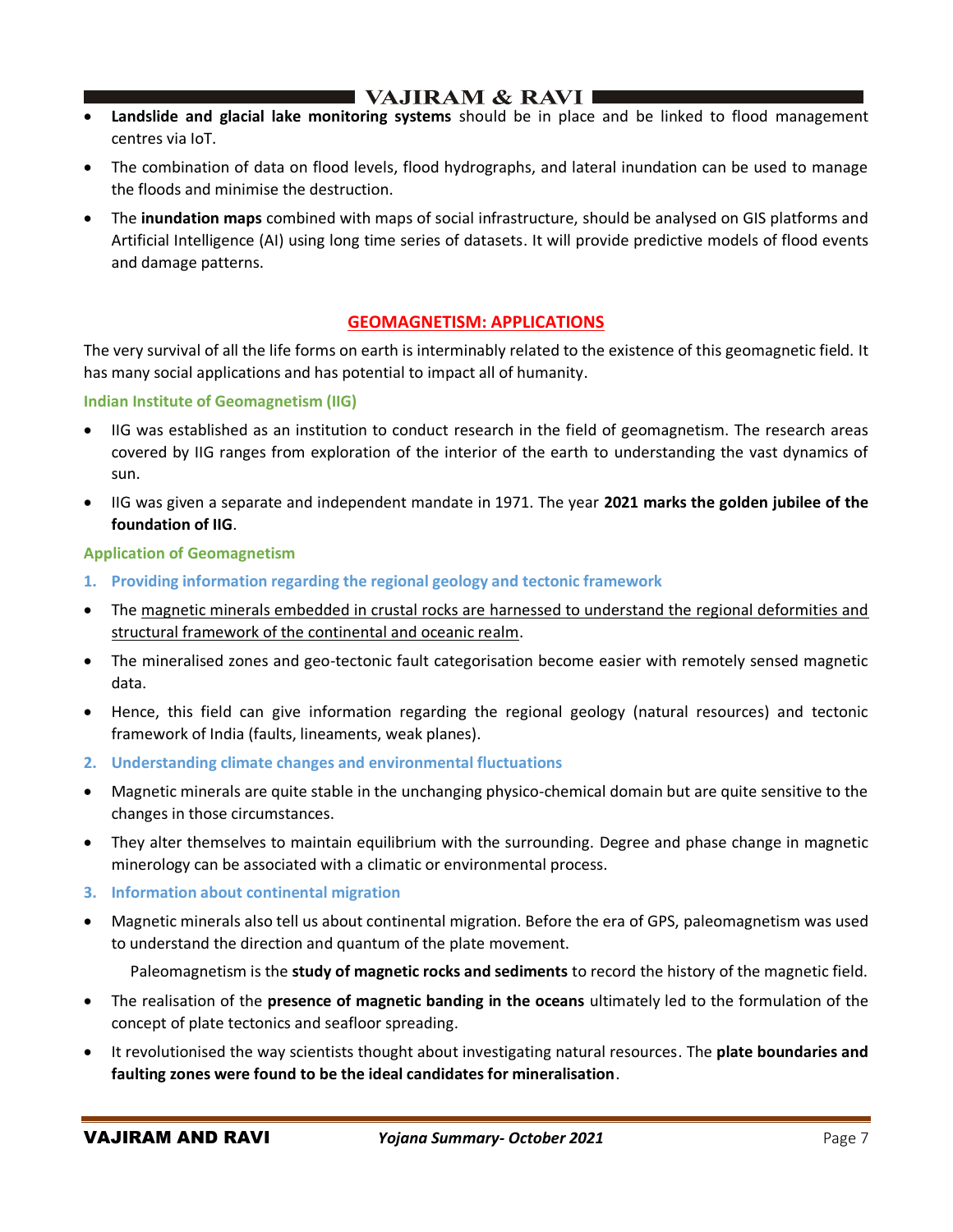# ■ VAJIRAM & RAVI ■

- Paleomagnetism tied all the diverse and distant plates with the grand continent, Pangaea and its later subsidiaries like Gondwanaland and Laurasia.
- **4. Determination of age of rocks and sediments**
- The **reversals that are generated are recorded in the rocks and sediment-containing magnetic minerals**.
- These polarity reversals and the normal polarity of the earth are used as a relative timescale to magnetically date the rocks and sediments.
- **5. Understanding the dynamics of earthquake**
- The earthquake generated waves while traversing the subsurface or surface perturb the atmosphere. This perturbation **sends shock waves into the atmosphere** through the ionosphere. These waves can be used to understand the dynamics of seismicity.

## **NANOTECHNOLOGY IN TEXTILES**

Nanotechnology is being applied in various fields due to its ability to change physical, chemical, electronic, optical, thermal, magnetic and biological properties of the matter because of its ultra-small size of less than 100 nm.

#### **Application of Nanotechnology in Textile industry**

- A **nano silver-based suspension** that can be applied on the fabric surface to get antibacterial activity.
- The antimicrobial textiles are most essential in the medical sector, especially in the present deadly pandemic conditions.
- Recently, ARCI has demonstrated coating of copper oxide nanoparticles doped with a trace amount of silver in the active layer in the face mask to **give protection against the SARS-CoV-2 virus**.
- Titanium dioxide (TiO2) is another strong antimicrobial material. Any surface coated with TiO2 gets selfcleaned, when exposed to the sunlight.
- The Phase Change Material (PCM) is incorporated into the fabric to attain the property of thermoregulation.
- The fabric can be used as a sensor or charger by functionalising with **Piezoelectric nanocrystals** which can convert mechanical load into electrical energy. This electrical signal can be used to **sense a heartbeat or to charge a small battery**.

#### **Conclusion**

• A proper study is necessary to find any toxic effects of handling or wearing the nanomaterials to eliminate any health risks due to short or long-time exposure.



• For example, nano-silver application on textiles was studied for leaching of silver in water while washing the fabric, and it achieved its concentration within safe limits.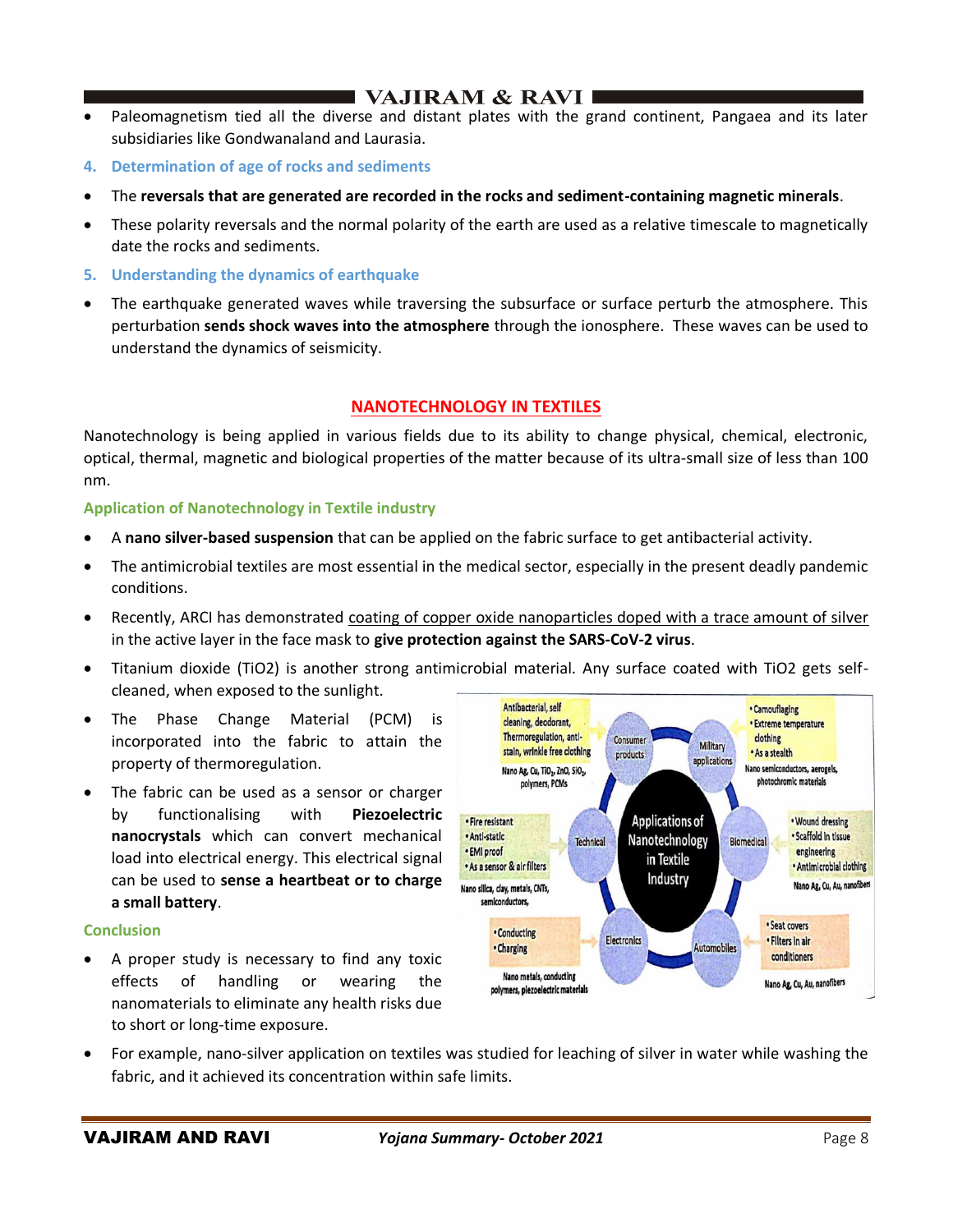## **VAJIRAM & RAVI I LIGHT HOUSE PROJECTS**

- On January 1, 2021, the PM laid the foundation of the **six Light House Projects** (LHPs). These are called Light Houses as **these projects have a demonstrative effect** wherein people from all sectors will be able to see and get exposed to site and learn the use of technologies on the ground.
- Light House Projects were conceived within the larger fold of **Global Housing Technology Challenge-India** (GHTC-India) under the Housing for All programme.

#### **Pradhan Mantri Awas Yojana – Urban (PMAY-U)**

- PMAY-U was launched in June 2015 with an aim to **provide all-weather pucca affordable houses to all eligible urban households by the year 2022**.
- So far, against a validated demand of 11.2 million houses under the scheme, 11.2 million have been sanctioned. Out of this over 8.4 million have been grounded for construction, and more than 5 million have been completed and delivered to the beneficiaries.

#### **Need For Cutting Edge Technologies**

- In order to comprehensively address the housing shortage in a time-bound manner, there was an urgent need to explore new and emerging, disaster-resilient, environment-friendly, cost-effective, and speedy construction technologies.
- As a result, Global Housing Technology Challenge-India (GHTC-India) was initiated in January 2019.
- GHTC-India aspires to develop an eco-system to deliver on the technological challenges of the housing construction sector in a holistic manner.

## **The Six Light House Projects**

54 innovative technologies from across the world were shortlisted and grouped into six broad streams or categories as per their suitability for different geoclimatic regions of the country.



- Out of these, six distinct technologies were taken up for the construction of innovative projects in six states across the country. Indore (Madhya Pradesh); Rajkot (Gujarat); Chennai (Tamil Nadu); Ranchi (Jharkhand); Agartala (Tripura), and Lucknow (Uttar Pradesh).
- These six LHPs were introduced as a pilot project so that they may be replicated for construction in other development projects.

#### **Technograhis**

- On the line of Satyagrahis and Swachhagrahis, a **program of 'TECHNOGRAHIS'** was launched in February 2021 for free enrolment of all stakeholders interested in learning different phases of use of innovative technologies in LHPs.
- Technograhis will be the change agents of innovative and sustainable technologies to Transform the Urban Landscape for the New Urban India.

#### **Technology Innovations in LHP sector**

The technological adaption will get framed under the **NAVARITIH**, a short-term online certificate course intended to enhance the capability of the building professionals.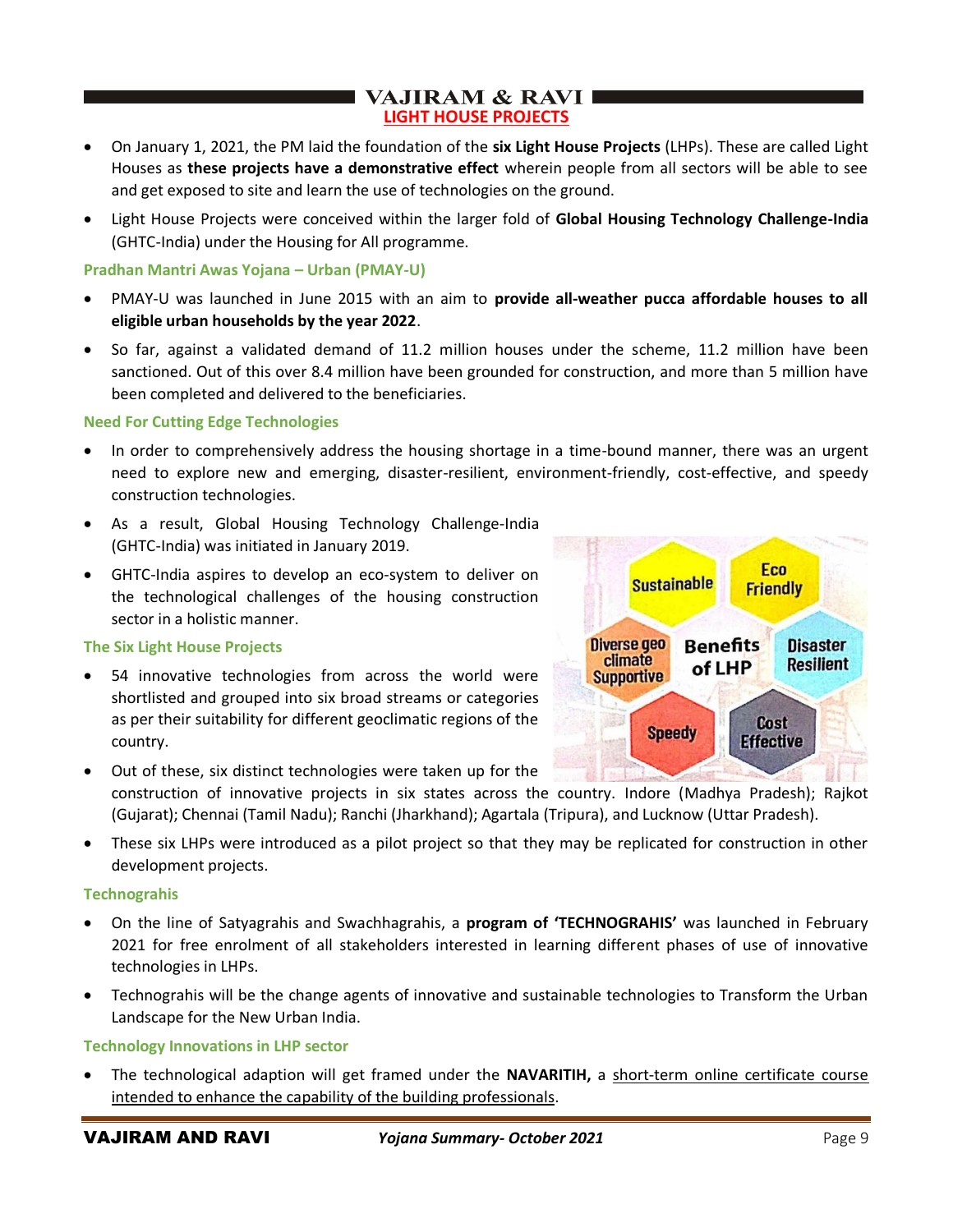# I VAJIRAM & RAVI ∎

• An online course on **Vulnerability Atlas of India** would be useful in the evaluation of the multi-hazard profile of the region and incorporating them in DPRs.

## **Conclusion**

- These Light Houses will stand out for India's pursuit of innovation, excellence, adaptation, and self-reliance (Aatmanirbhar) in construction methods and provide better homes with people being at the core of each action.
- Adoption of these innovative technologies would contribute towards achieving the Sustainable Development Goals as laid out by the United Nations, the New Urban Agenda, and the Paris Climate Accord.

## **DRONE POLICY**

The first drones were imported into India from Israel for use in active combat. India's DRDO has since then developed numerous indigenous drones.

#### **iDEX: Promoting innovations in Defence**

- In June 2021, the Ministry of Defence announced a scheme **under Innovations for Defence Excellence (iDEX).**
- iDEX is the **executive arm** of the Defence Innovation Organisation (DIO) and is responsible for creating an ecosystem that fosters indigenous innovation and technological development in India's defence and aerospace sectors.
- It engages with MSMEs, start-ups, innovators, academics, and R&D institutions to evaluate technologies for scalability and aids the armed forces in technological adoption.

#### **Rules 2021**

- In July 2021, the Government released a draft policy for drones that is built on a premise of trust, selfcertification and non-intrusive monitoring. It is designed to usher in an era of super-normal growth while balancing safety and security considerations.
- The new policy **qualifies drones into five classifications** based on their maximum all-up weight, including the payload. Mini drones can be as light as less than 250 grams while large drones can weigh over 150 kilograms.
- To ease the civilian purchase and use of drones, the **price for obtaining a remote pilot licence has been reduced** significantly to INR 100 and de-linked from the size of the drone. Remote pilot licences will now also be valid for up to 10 years.
- The **govt no longer mandates any licences** for the operation of neither a mini (less than 250 grams) nor a pilot licence to operate nano (greater than 250 gms and less than or equal to 2 kg) drones.
- **Requirements for security clearance** before issuance of any registration or licence have also been removed. However, all drones must be qualified with a **certificate of airworthiness** before they can be operated.
- The Ministry of Civil Aviation will soon release its **Digital Sky programme**, intended as a **single window for required clearances**, which have been reduced from 25 to 5.
- The Ministry will also release an **interactive airspace map** on its website that will show three zones yellow (controlled airspace), green (no permission required), and red (flying not permitted) so that the drone users can know where they may operate their UASs. In a significant change, a previous no-fly radius of 45 kilometres around airports has now been reduced to 12 kilometres.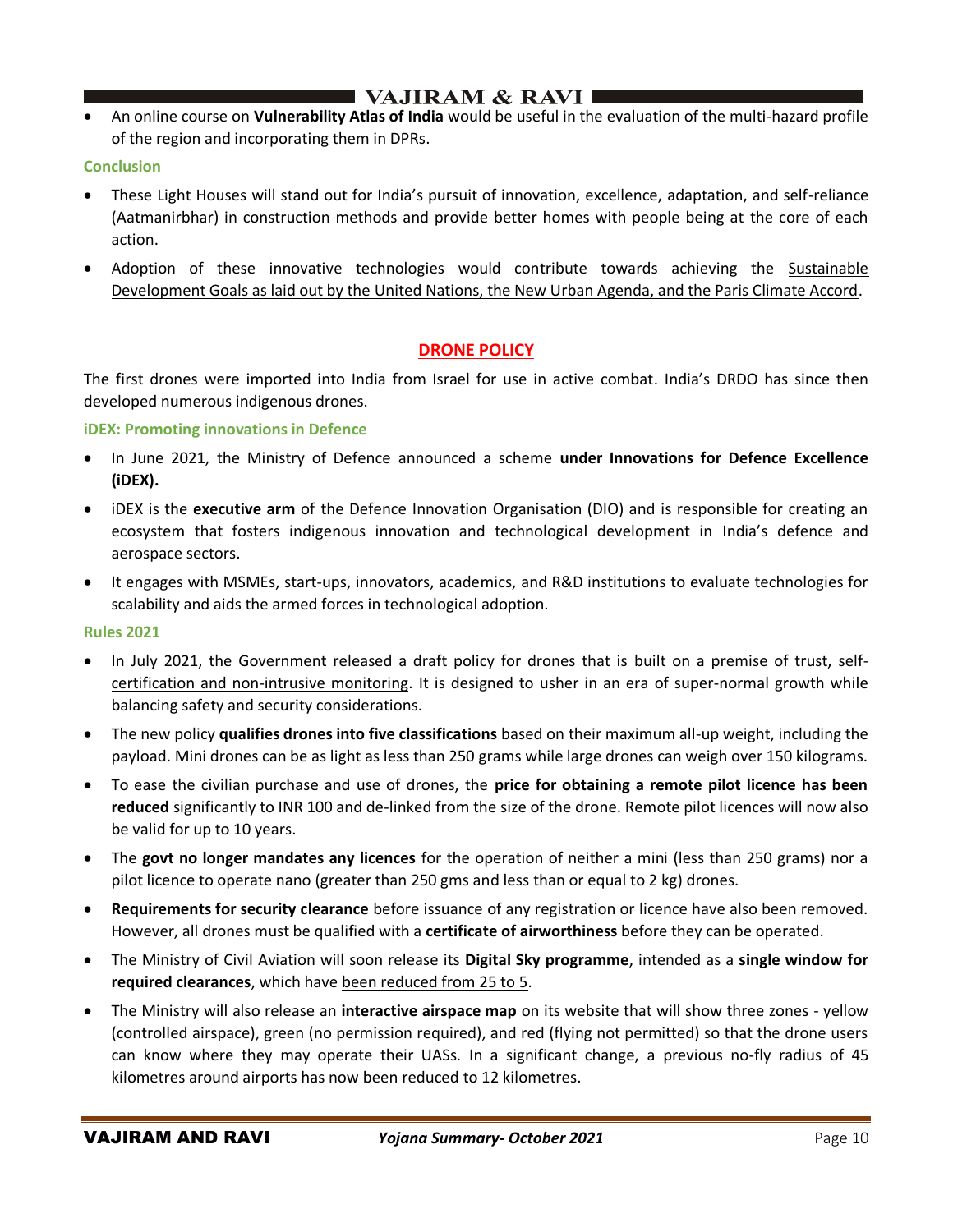# $\blacksquare$  VAJIRAM & RAVI $\blacksquare$

#### **Indian Drone Market**

- India is already the fastest-growing drone market in the world. A January 2020 report by PwC suggested that the market size of drones in India would be USD 885 million. It is expected to reach USD 1,810 million by FY 2026.
- India is currently the **third-largest importer of military-grade drones** with 6.8% of total UAVs imports, as per SIPRI report.
- To reduce dependence on imports, **DRDO has launched several programmes to develop and deploy UAVs in India**.

The country has emerged as one of the **leading destinations for global FDI** despite the Covid-19 pandemic.

Total FDI inflows into **India grew by 13% in 2020,** even as global FDI declined by 42%.

• There are over 185 start-ups engaged in the development of drones for various purposes, including military usage, surveillance, deliveries, agricultural purposes, visual mappings etc.

## **SCIENCE EDUCATION**

Many schemes and programmes are being run by the Department of Science & Technology (DST) for school students. These schemes are being implemented with an objective to promote and popularise science among students.

#### **Various Programmes Run by Dept of S&T (DST)**

- **1. INSPIRE Programme and MANAK Scheme**
- **Innovation in Science Pursuit for Inspired Research** (INSPIRE) programme is implemented by National Innovation Foundation (NIF) to encourage students to pursue science as a Career.
- INSPIRE Scheme has included three programmes (a) Scheme for Early Attraction of Talents for Science (SEATS), (b) Scholarship for Higher Education (SHE), and (c) Assured Opportunity for Research Careers (AORC).
- The INSPIRE Awards **MANAK** (Million Minds Augmenting National Aspirations and Knowledge) Scheme is being executed by DST with NIF.
- It aims to motivate students in the age group of 10-15 years and studying in classes 6 to 10. The objective is to **target one million original ideas/innovations** rooted in science and societal applications to foster a culture of creativity and innovative thinking among school children.
- **2. 'Vigyan Jyoti' and 'Engage with Science'**
- Both the programmes are mandated to create a **level-playing field for the meritorious girls** in high school to pursue Science, Technology, Engineering, and Mathematics (STEM) in their higher education.
- It also offers **exposure to girl students from rural backgrounds** to help plan their journey from school to a job of their choice in the field of science.
- **Vigyan Jyoti** is a programme to promote STEM learning among girl students from grades 9 to 12 to pursue STEM in their higher education, especially from the top colleges in the areas where girls are hugely underrepresented.
- **Engage with Science** aims to build interest and create a community of practice with students, teachers, and scientists connecting the high-school students to the higher education institutions.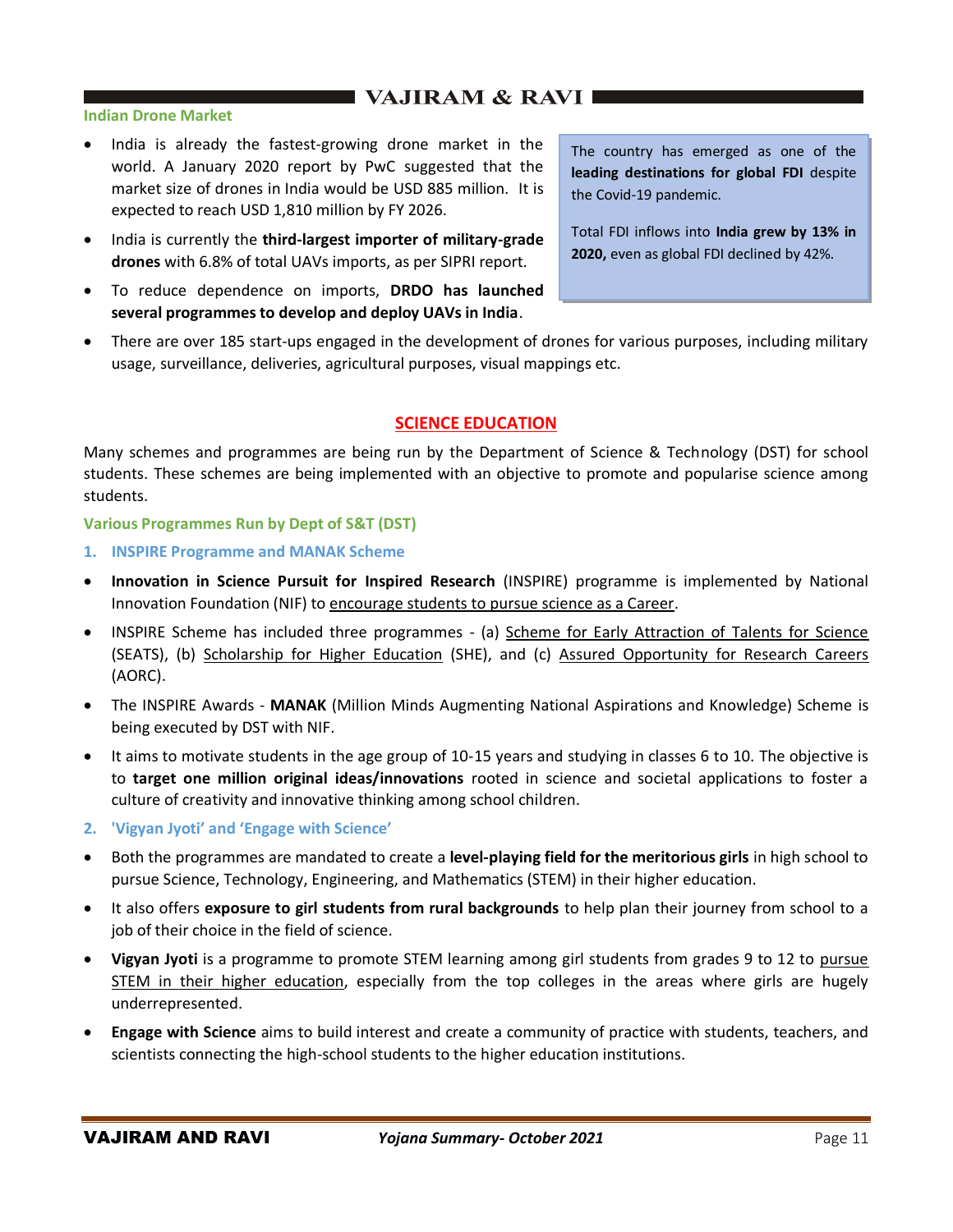# $\blacksquare$  VAJIRAM & RAVI $\blacksquare$

- **3. Vidyarthi Vigyan Manthan Programme (VVM)**
- It is a national programme for popularising science among school students of standard VI to XI.
- It is conceptualised to identify the bright minds with a scientific aptitude among the student community.
- **4. Kishore Vaigyanik Protsahan Yojana (KVPY)**

It is implemented by the Indian Institute of Science (IISc), Bangalore to encourage students who are studying Basic Sciences to take up a research career in science.

- **5. National Children's Science Congress**
- It is also referred to as **Children's Science Congress** (CSC) at the district and state levels.
- It is a nationwide Science Communication programme of the National Council for Science and Technology Communication.
- Children's Science Congress forum, available to children in the age group between 10-17 years, prompts children to think of some significant societal problems, ponder over its causes, and subsequently try and solve the same using the scientific process.
- **6. JIGYASA Programme**
- CSIR has launched a student-scientist connect programme JIGYASA, in collaboration with Kendriya Vidyalaya Sangathan (KVs) with the primary objectives of extending the classroom education and focusing on wellplanned research laboratory-based learning.
- Jigyasa is planned to **inculcate the culture of inquisitiveness**, along with the scientific temper amongst the school students and their teachers.
- **7. Atal Innovation Mission (AIM)**

AIM was launched to create and promote a culture of innovation and entrepreneurship across the country.

## **NUTRITION AND VACCINATION**

- Today the world faces a **double burden of malnutrition** that includes both undernutrition and obesity.
- Women are at a greater risk of malnutrition due to the increased nutritional requirements associated with menstruation, pregnancy, and lactation.
- According to the Comprehensive National Nutrition Survey report (2016 2018), 35% of Indian children aged 0-4 years are stunted, 17% are wasted, and 33% were underweight.

#### **Initiatives on Nutrition**

- **1. Anganwadi Service Scheme (**launched in 1975**)**
- It represents one of the world's largest and unique programmes for Early Childhood Development.
- **Delivers a package of six services**: supplementary nutrition, pre-school non-formal education, nutrition & health education, immunisation, health check-up, and referral services.
- **Beneficiaries** Pregnant women and lactating mothers; Operational through Anganwadi Centres
- **2. POSHAN Abhiyan** (launched 2018**)**
- It attempts to deliver a high impact package of interventions for first 1,000 days of life, along with multisectoral convergence, and bringing out behavioural change through Jan Andolan.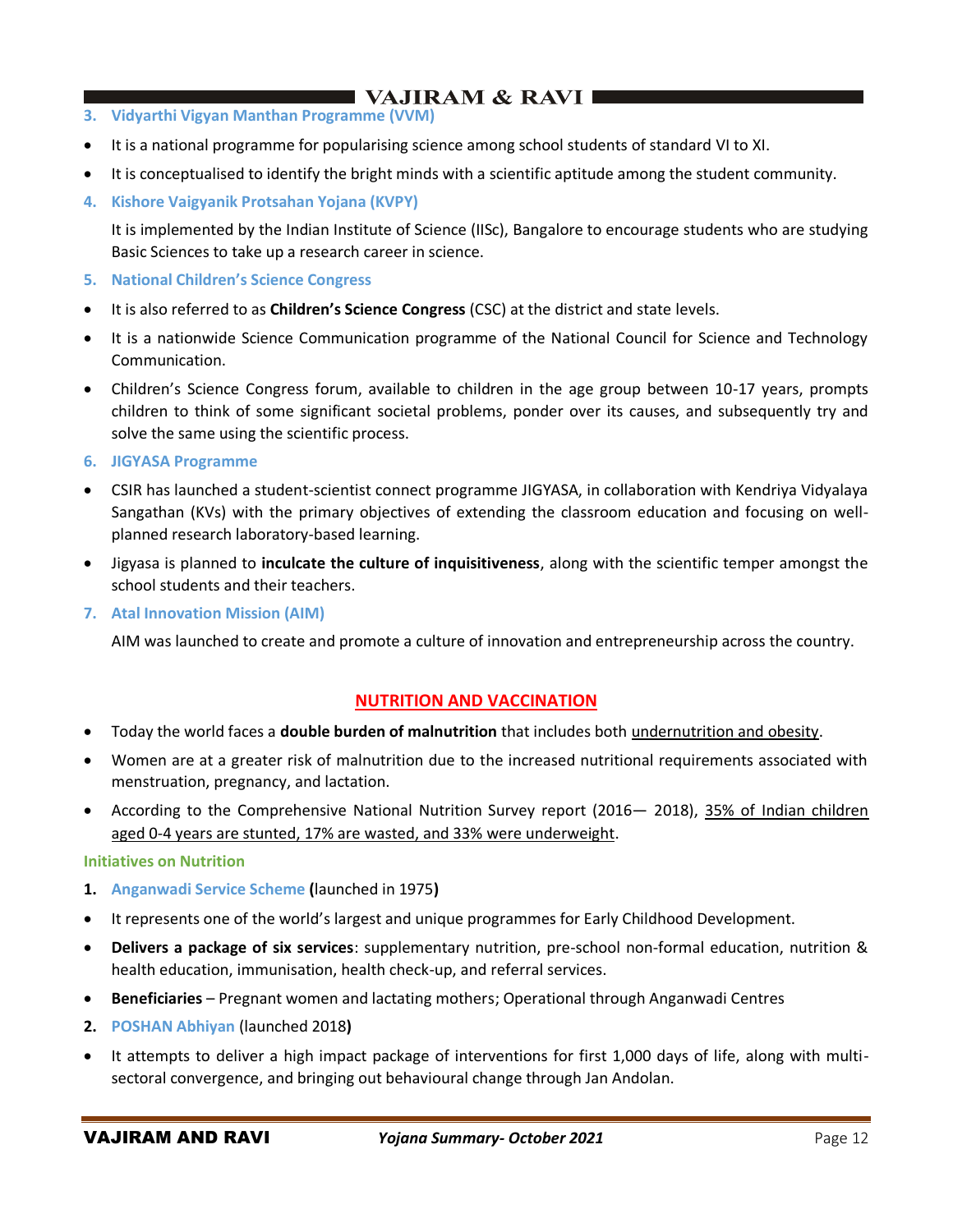# $\blacksquare$  VAJIRAM & RAVI  $\blacksquare$

- Target is to bring down stunting of children aged under 6 years from 38.4% to 25%, by the year 2022.
- **3. Pradhan Mantri Matru Vandana Yojana (PMMVY)** (launched in 2016)
- It is a maternity benefit programme which provides partial compensation for wage loss in terms of cash incentives of Rs 5000.
- It is provided to the **pregnant women & lactating mothers** for the first child given in three instalments, subject to fulfilling specific conditions related to maternal and child health.
- **4. Scheme for Adolescent Girls**
- It is aimed at fulfilling the multi-dimensional needs of out- of-school adolescent girls (11-14 years).
- A package of following services is provided to adolescent girls: i. Nutrition supplies ii. Iron and Folic Acid (IFA) supplementation iii. Health check-up and Referral services iv. Nutrition & Health Education V. Mainstreaming out-of-school girls to join formal schooling Vi. Life Skill Education, Counselling, etc.
- **5. National Programme of Mid-Day Meal in Schools**
- It is implemented by the Ministry of Education, wherein one mid-day meal is provided to children as per the nutritional standards given in the Schedule-II of the National Food Security Act, 2013.
- **6. Anemia Mukt Bharat**
- It was launched for prevention and treatment of anemia in children (5-9 years) and adolescent girls and boys (10-19 years).
- **7. Initiatives on Vaccination**
- **Universal Immunisation Programme** (UIP) was launched in 1985.
- The programme **consists of vaccination for 12 diseases** tuberculosis, diphtheria, pertussis (whooping cough), tetanus, poliomyelitis, measles, hepatitis B, diarrhoea, Japanese encephalitis, rubella, pneumonia (haemophilus influenzae type B). and Pneumococcal diseases (pneumococcal pneumonia and meningitis).
- Universal Immunisation Programme is **one of the largest public health programmes** in the world. It targets around 2.9 crore pregnant women and 2.67 crore new-born annually.
- **Mission Indradhanush** wa**s** Launched in December 2014 to increase immunisation coverage for children and pregnant women in India from 65% in 2014 to at least 90% in the next five years through special catch-up drives.
	- o **Intensified Mission Indradhanush 2.0** It will focus the districts which have immunisation coverage of 70% or below. This aims to achieve the SDG of ending preventable child deaths by 2030.
	- o **Intensified Mission Indradhanush (IMI) 3.0** –Focus of IMI 3.0 will be the children and pregnant women who have missed their vaccine doses during the Covid-19 pandemic.
- **8. Covid-19 Vaccination**
- The Covid-19 vaccination utilises the existing infrastructure of the Universal Immunisation Programme (UIP).
- A unique **digital platform- Co-WIN** supports the vaccination activity, helps the programme managers in registration and tracks every beneficiary for Covid-19 vaccination along with real-time information.